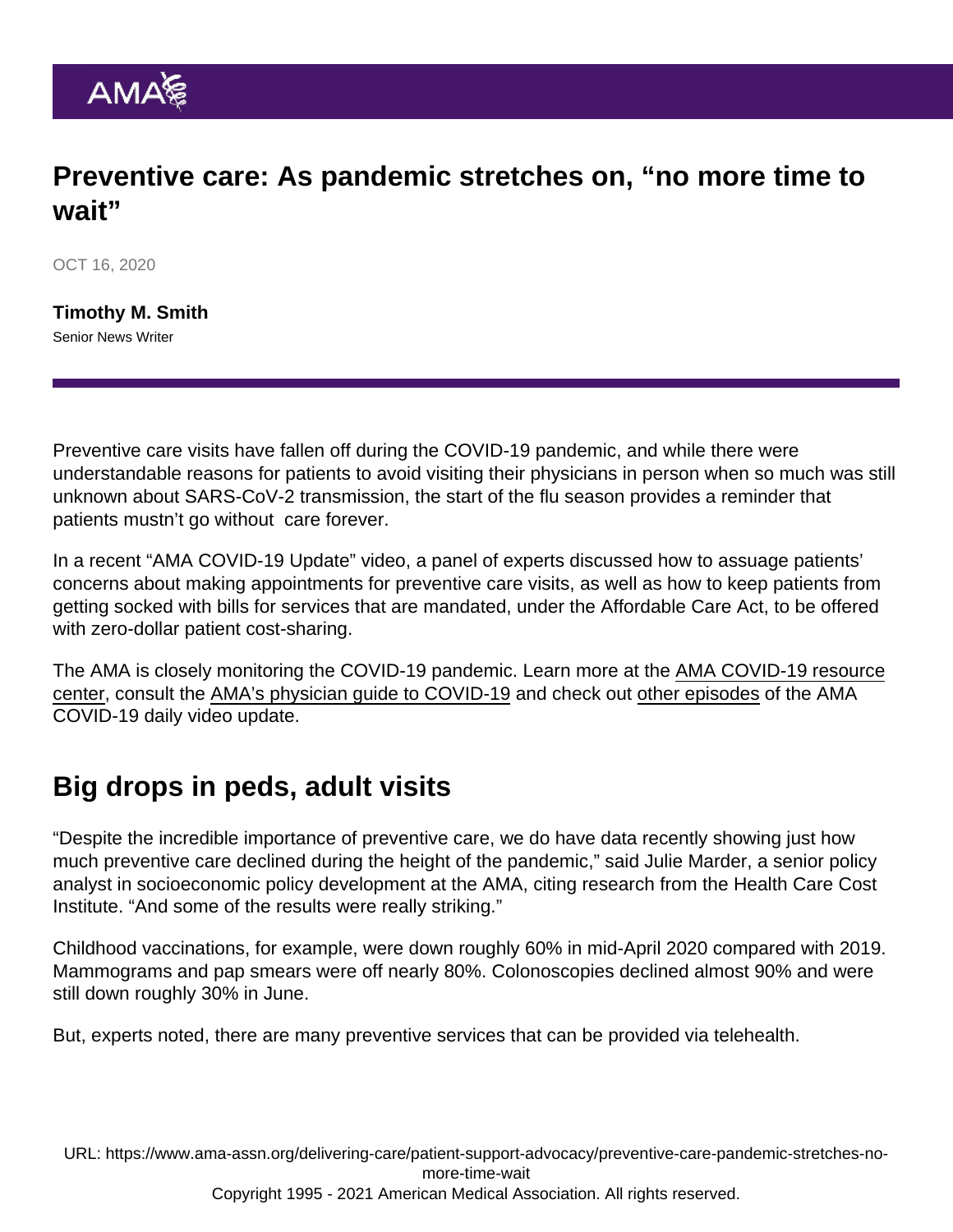"For example, patients who might need a colorectal cancer screening … can actually get a consultation via telemedicine, and then you get a Cologuard test sent over to your house," said Alexander Ding, MD, clinical assistant professor of radiology at University of Louisville School of Medicine and chair-elect of the [AMA Council on Science and Public Health](https://www.ama-assn.org/councils/council-science-public-health). "You can do the test at home, send it right back in the mail for analysis."

## Need for urgency, assurance

"It's really important to get [patients] back on track with their preventative care services," Dr. Ding added. "I think the main point to make is, after six months in a pandemic … there's no more time to wait."

One reason for that is COVID-19 itself, said A. Patrice Burgess, MD, family medicine physician at Saint Alphonsus Medical Group, in Boise, Idaho, and member of the [AMA Council on Medical Service.](https://www.ama-assn.org/councils/council-medical-service)

Physicians should emphasize immunizations, such as those for pneumonia and flu, "because you don't want to have another respiratory illness and then be more susceptible to COVID," she said. "Even the Tdap, which protects against pertussis, can be an important thing."

For those preventive services that require in-person visits, care has to be taken to acknowledge patients' concerns about SARS-CoV-2 transmission in health care facilities and summarize safety measures in place, Dr. Burgess noted. Her practice, like many others, has implemented dedicated COVID-19 pathways, mandatory temperature screenings and universal use of face masks.

"A health care facility is one of the safest places you can go to right now because, I think, everyone who's working there is taking safety so seriously," Dr. Ding added.

Learn how to [help patients navigate their concerns about COVID-19 risk](https://www.ama-assn.org/delivering-care/public-health/helping-patients-navigate-their-concerns-about-covid-19-risk).

## Protect patients from charges

The Affordable Care Act requires insurers to cover certain preventive care services at no cost to the patient, although confusion abounds over which services qualify and for which patients.

Two new [coding guides](https://www.ama-assn.org/delivering-care/patient-support-advocacy/preventive-services-coding-guides) from the AMA—one regarding Medicare and another on private payers—eliminate the guesswork . Available for free on the AMA website, each coding guide provides an alphabetical list of zero-dollar evidence-based preventive services—including screenings and vaccinations, as well as counseling and other interventions—along with details of the relevant at-risk

URL: [https://www.ama-assn.org/delivering-care/patient-support-advocacy/preventive-care-pandemic-stretches-no](https://www.ama-assn.org/delivering-care/patient-support-advocacy/preventive-care-pandemic-stretches-no-more-time-wait)[more-time-wait](https://www.ama-assn.org/delivering-care/patient-support-advocacy/preventive-care-pandemic-stretches-no-more-time-wait) Copyright 1995 - 2021 American Medical Association. All rights reserved.